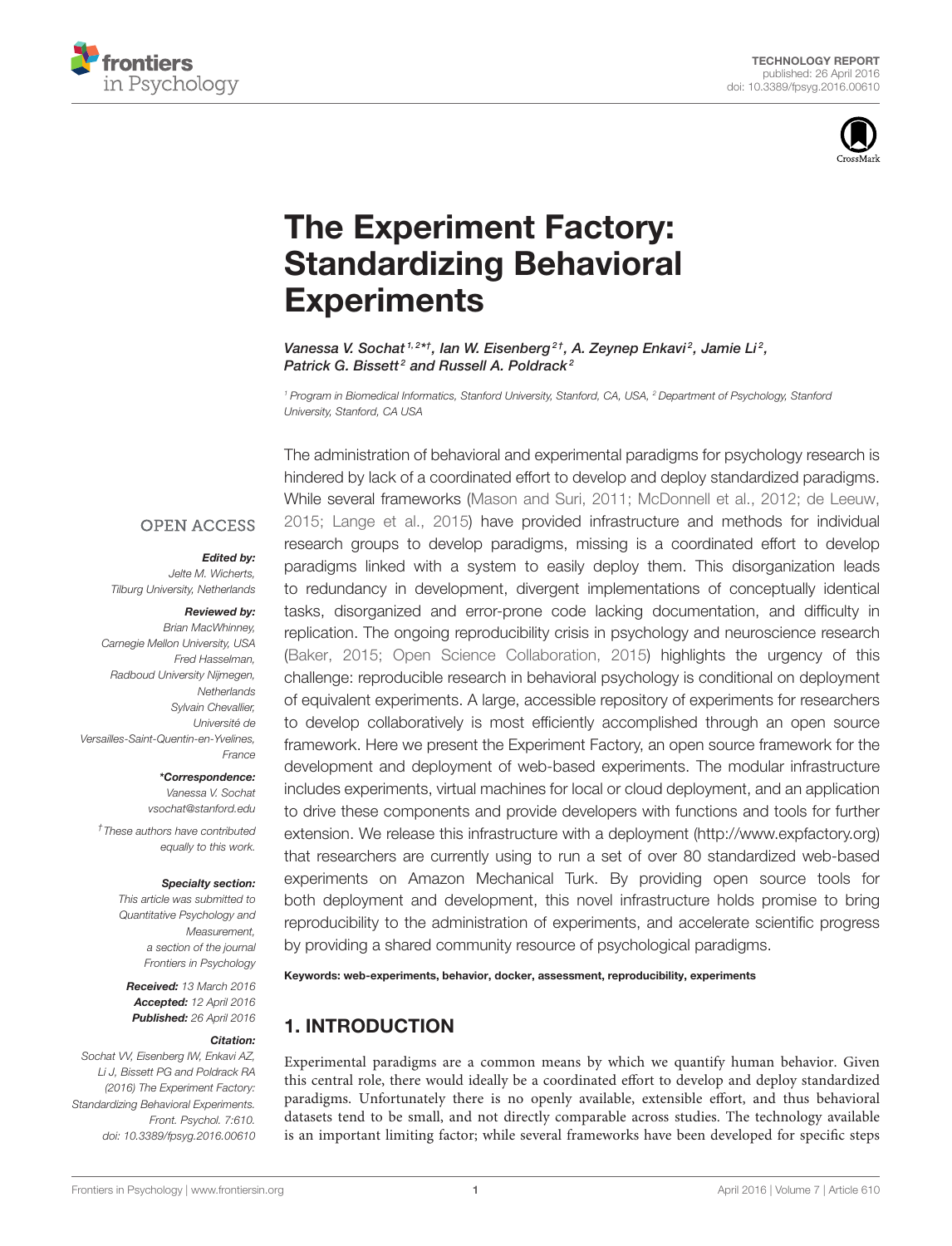in the experimentation process (e.g., jsPsych [de Leeuw, 2015](#page-8-2) for experiment creation, Psiturk [McDonnell et al., 2012](#page-8-1) for deployment), these tools require expertise with programming or the command line, and lack an integrated framework. Additionally, there is currently no large, open repository of paradigms that can serve as a resource and standard for the field. Without such a resource, individual labs must either spend unnecessary time coding tasks, or pay for commercial products that provide a battery of psychological assessments. Behavioral science can benefit from a more concentrated and conscious effort to adopt modern technology, including instant online access to deploying surveys (e.g., [www.surveymonkey.com,](www.surveymonkey.com) [www.](www.qualtrics.com) [qualtrics.com\)](www.qualtrics.com), integration with social media (e.g., Facebook, Twitter), and a general movement toward a fast, broad collection of data [\(Mason and Suri, 2011\)](#page-8-0).

With the explosion of experimental tools and behavioral paradigms to investigate mental function, there is a need for standardization and harmonization across the field. Historically, behavioral experimentation in psychology has relied upon a small number of libraries and software for the generation of behavioral tasks: E-Prime [\(Schneider et al., 2012\)](#page-8-6), Psych Toolbox [\(Brainard, 1997;](#page-8-7) Matlab), psychopy [\(Peirce, 2007;](#page-8-8) Python), jsPsych [\(de Leeuw, 2015;](#page-8-2) JavaScript). Within this current system, sharing of code is infrequent, documentation tends to be sparse, and formal testing is almost nonexistent. The detriments to the research process are extensive. First, independent development of standard paradigms by multiple individuals leads to redundancy of effort and increases the probability of coding and conceptual errors in task design. Even when labs share their code there is the potential for propagation of error across labs if the benefactors do not rigorously vet the paradigms. Second, lack of an open repository of paradigms slows the establishment of standardized behavioral measures; while certain paradigms may be popular in subsections of psychology, they may be wholly unknown in others. By the same token, lack of open sharing slows the adoption and vetting of new paradigms, since their use either requires independent development or acquiring them from the original lab, both of which delay reproduction and extension of the original work. Finally, lack of standardization complicates interpretation of paradigms by potentially conflating theoretically meaningful differences in task design with accidents of implementation.

A promising trend to address these issues is the growth of browser-based experimentation, such that behavioral paradigms are delivered online or offline through a web browser. While some toolboxes are limited to running with specific software [\(Brainard, 1997;](#page-8-7) [Schneider et al., 2012\)](#page-8-6), delivery of experiments over the web using platforms like Amazon Mechanical Turk have become increasingly popular [\(Stewart et al., 2015\)](#page-8-9), with results consistent with in-laboratory settings [\(Woods et al.,](#page-8-10) [2015\)](#page-8-10). For example, the Many Labs study [\(Klein et al., 2014\)](#page-8-11) successfully replicated 10 out of 13 selected classical paradigms using 36 independent samples to show that effects are robust across samples and settings. The use of the web necessitates a move to standard web technologies including JavaScript, HTML, and CSS. The primary benefit of web-based experimentation is that experiments can be delivered across platforms (e.g., computers, mobile phones, tablets, fMRI projected screens), and environments (controlled and uncontrolled settings). Companies have noticed this trend, and there are a number of payfor-service products available (e.g.,<http://www.millisecond.com> offers "Implicit," and<http://www.nightingaleapp.com> offers an app for data collection in organizations). While these solutions are ideal for the controlled collection, organization, and delivery of primarily survey-based data, these products are not ideal for researchers who generally desire the transparency and ultimate control over their experiments afforded by the use of open source software. Additionally, the scope of tasks that can be deployed is limited. The ideal would be to have published paradigms, surveys, and games that have precise response latency measurement, along with auditory and visual stimuli. The ideal would be for this public resource to be open, flexible, and under the control of the researchers that use it, which is not the case for commercial solutions. The development of an open-source equivalent, on the other hand, would meet these requirements.

A wide range of standard infrastructures are in development to help with this task. Just Another Tool for Online Studies (JATOS) provides infrastructure to set up a local or server-based set of JavaScript experiments with a corresponding database, but does not address the issue of standardizing or re-using paradigms [\(Lange et al., 2015\)](#page-8-3). The Project Implicit Framework (PIP) [\(http://www.peoplescience.org\)](http://www.peoplescience.org) is a modular framework that also deploys JavaScript experiments, but requires significant expertise to develop and set up components of the application. Psiturk [\(McDonnell et al., 2012\)](#page-8-1) is a Python-based web framework (based on the Flask micro-framework) that researchers can use to develop experiments and deploy on Amazon Mechanical Turk, but is limited to that implementation, and requires researchers to develop their own paradigms.

A commercial solution, E-Prime [\(Schneider et al., 2012\)](#page-8-6) must be mentioned in that it has been well adopted into the community. While E-Prime offers equivalent fine-tuned control of stimuli presentation, the requirement of a USB license to run it, inability to serve experiments online (e.g., on Amazon Mechanical Turk), and substantial learning to create experiments [\(MacWhinney et al., 2001\)](#page-8-12) make it ill-suited for widespread and easy deployment of experimental paradigms. MacWhinney et al. (2001) have the System for Teaching Experimental Psychology (STEP) that is intended to maximize the use of E-Prime for both teaching and experimental purposes. STEP includes documentation and E-Prime scripts for a variety of classic and commonly used paradigms. However, because it uses E-Prime, it inherits the problems of using E-Prime, so it is also ill-suited for widespread adoption and open collaboration.

Finally, Tatool is a web-based tool for researchers to create and run experiments, offering modern and accessible experiment generation and analysis. While Tatool is easy to use and a great contribution to open-source experiment technology, it does not provide standardization to the development of experiments, sharing and development of a common resource, or integration with existing deployment options (e.g., Psiturk; [Makin, 2016\)](#page-8-13). Here we present the Experiment Factory, an open source framework for the development and deployment of web-based experiments. Central to the Experiment Factory is a collection of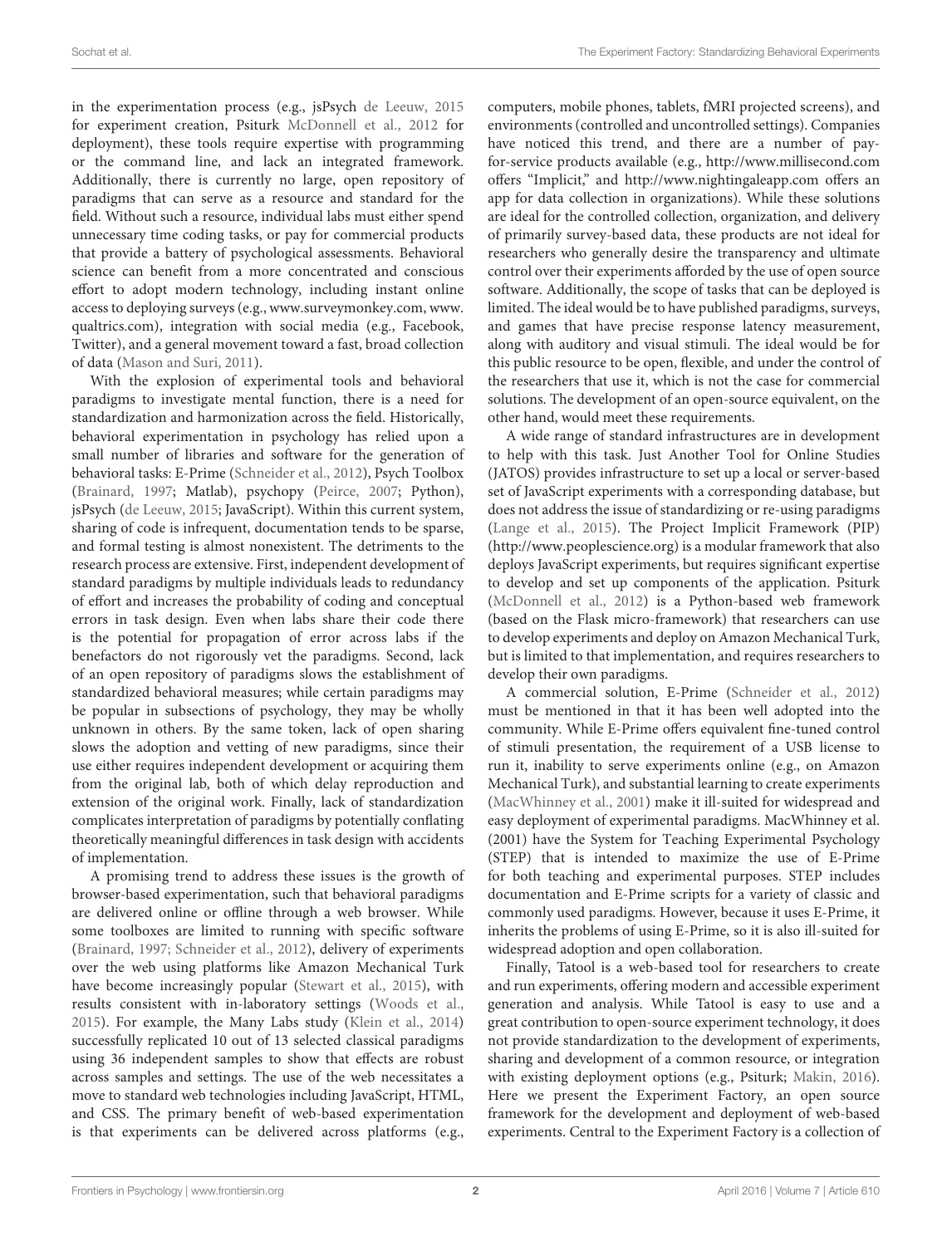over 80 standardized paradigms, which are immediately available for use, and can be easily extended and improved upon through open-source collaboration.

# 2. THE EXPERIMENT FACTORY

An essential and often overlooked feature of research workflow is the distinction between developer and user. A developer is a researcher interested in creating experimental paradigms and infrastructure, while a user simply wants to use the paradigms. While some researchers aim to dig deep into the code for an application, others simply want to use it, and a successful infrastructure must serve both. Toward this aim, the Experiment Factory employs a modular strategy, providing separate components (Github repositories) for experiments, surveys, battery, and deployments (see Section 4, The Experiment Factory Infrastructure), and allows researchers to deploy experiments into current tools that researchers already find useful (e.g., Psiturk, see **[Table 3](#page-6-0)** for Glossary of terms), and under different likely scenarios like not having access to an internet connection, or needing to save data to a private database. First we will outline some use case scenarios to describe the motivation behind this work, followed by an outline of the infrastructure in more detail. We have made available a "getting started" guide to better familiarize users of the framework [\(http://expfactory.](http://expfactory.readthedocs.org/en/latest/getting-started.html) [readthedocs.org/en/latest/getting-started.html\)](http://expfactory.readthedocs.org/en/latest/getting-started.html).

# 3. THE EXPERIMENT FACTORY USE CASES

# 3.1. Deployment of Experiments

The Experiment Factory aims to offer both flexibility and structure. A researcher has complete control over the deployment environment (local or cloud), along with the infrastructure used for the deployment (see Section 4, The Experiment Factory Infrastructure). Under any circumstance, the researcher has complete control over the set of experiments that are selected, and the resulting data are provided in several output formats. For this manuscript, we will walk through several use cases. When we refer to a module such as "experiments," we are referring to a Github repo, and more information is available about these components in Section 4.

### 3.1.1. Local Deployment of Experiments

The most basic use case is when a researcher wants to run participants locally through the paradigms already included in the experiments module. This approach is easily accomplished using the expfactory command line tool (Section 4.1 The Experiment Factory Software). Using the tool, a researcher can, in one line of code, select experiments, define a participant unique ID, and bring up a web interface to deploy a set of connected experiments called a "battery" (e.g., "expfactory --run --experiments stroop,nback --subid UID001"). In the case that the user wants to save a static folder to run later, the argument "--generate" can be used in a similar fashion. While the default behavior is to use the latest experiments and battery templates from the repositories, a researcher can ensure that experiments and battery code remains constant by saving (cloning) the repositories to a local machine, and providing the paths to the folders as arguments to the tool (see the docs at <expfactory.readthedocs.org> for details). The data are downloaded to the local machine directly in the browser after the experiment completes, and named according to the participant unique ID.

### 3.1.2. Deployment of Experiments Using Psiturk

The Psiturk infrastructure is a well-developed platform for deploying experiments on Mechanical Turk. Due to its substantial user base and documentation, it was imperative that our experiments be easily deployable to Psiturk. Using the expfactory command line tool without any arguments, a user can open up a web interface to choose experiments, a database specification, and a deployment. After selection of these variables, either a folder or file to run a virtual machine is provided to the user. This functionality is also possible using the command line tool with "expfactory --generate --experiments stroop,nback --folder /home/output."

### 3.1.3. Local Modification of Experiment or Battery

Researchers may want to use the experiments included in the experiments module as a "base paradigm," but make modifications for their own purposes (e.g., change the stimuli images, increase the trial length). Similarly, researchers may want to supplement the paradigms available with their own experiments. If a set of experiments have already been downloaded as a set of folders, modifying a paradigm simply requires changing the files in a specific experiment folder. While this currently requires some JavaScript coding knowledge, we plan to allow modification of a restricted set of experiment variables through variables in the configuration file of an experiment (**[Table 1](#page-3-0)**) in the future.

### 3.1.4. Development of Experiments and Infrastructure

The Experiment Factory uses an open source development strategy, meaning that all code is publicly available on Github [\(http://www.github.com/expfactory\)](http://www.github.com/expfactory), and contributions are made to any of the code bases via forking of repositories and pull requests. Full documentation about this process is available [\(http://expfactory.readthedocs.org/en/latest/development.html\)](http://expfactory.readthedocs.org/en/latest/development.html). The code base has been developed and tested on Linux (Ubuntu) and Mac OS.

### 3.1.5. Experiment Development

Contributing a new experiment constitutes adding a new folder to the experiments repository that meets the minimal requirements for expfactory (i.e., including a JavaScript file to run the experiment, and a configuration file to specify metadata). Additional script and style files, along with images, sound, or other files necessary for deployment, are optional. We provide an experiment template for researchers to start with, and a recommended strategy is to copy and make modifications to a similar experiment that already exists. Development of an experiment means some familiarity with JavaScript and HTML/CSS, and ability to collaboratively work on Github. We provide both best practices and detailed descriptions about the required variables for the configuration file (**[Table 1](#page-3-0)**). To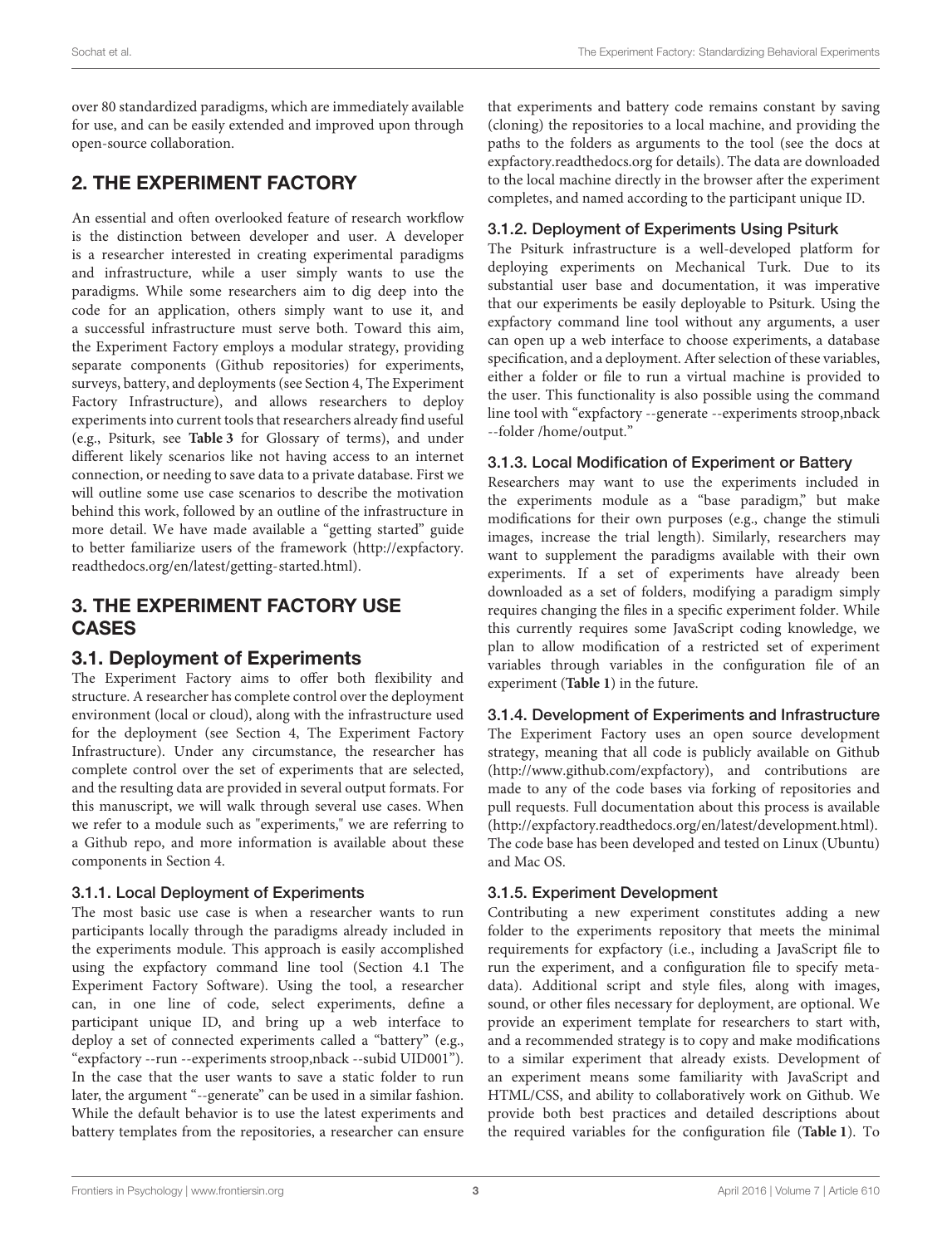| <b>Field name</b>          | <b>Requirement level</b>    | <b>Rationale</b>                                        | Example                                    |
|----------------------------|-----------------------------|---------------------------------------------------------|--------------------------------------------|
| name                       | Not required, warning       | Descriptive label of experiment                         | Antisaccade                                |
| run                        | Required, not valid without | Scripts required for the experiment to run              | experiment.js style.css                    |
| exp_id                     | Required, not valid without | Unique identifier                                       | Antisaccade                                |
| cognitive_atlas_concept_id | Not required, warning       | Mapping of experiment to cognitive concepts it measures | trm 4b1968619b00b                          |
| contributors               | Not required                | Credit and source of help                               | Ian Eisenberg Vanessa Sochat Zeynep Enkavi |
| time                       | Required, not valid without | Run time in minutes                                     | 8                                          |
| experiment variables       | Not required                | Variables for allocation of credit or reward            | reaction time                              |
| reference                  | Not required, warning       | Full documentation of paradigm                          | doi:10.1006/cogp.1999.0734                 |
| notes                      | Not required                | Additional information to capture                       | Should not wear glasses                    |
| publish                    | Required, not valid without | Ready for deployment                                    | True                                       |
| template                   | Required, not valid without | Experiment library base                                 | jspsych                                    |

<span id="page-3-0"></span>

|  |  |  |  |  | TABLE 1   The fields required in the standard config.jsonž for an Experiment Factory Experiment. |
|--|--|--|--|--|--------------------------------------------------------------------------------------------------|
|--|--|--|--|--|--------------------------------------------------------------------------------------------------|

The definition of files and a template are essential to validate the function of the experiments. The examples for each field above are limited and not in JSON, full config.json are available for inspection in the experiment folders [\(https://github.com/expfactory/expfactory-experiments\)](https://github.com/expfactory/expfactory-experiments).

test experiments, the user has several options. The Experiment Factory software command line tool can be run from within any experiment folder to open up a web browser to test a single experiment manually with "expfactory --preview," to test a single experiment with an experiment robot using "expfactory --test," or to validate the configuration file with "expfactory --validate." See full documentation at [http://expfactory.readthedocs.org.](http://expfactory.readthedocs.org)

#### 3.1.6. Documentation and Infrastructure Development

Infrastructure and methods are useless without proper documentation. The Experiment Factory uses the sphinx documentation tool, served with the Experiment Factory Github repository, meaning that it is built automatically when the code base is updated. This documentation standard uses restructured text syntax (rst) [\(http://docutils.sourceforge.net/](http://docutils.sourceforge.net/rst.html) [rst.html\)](http://docutils.sourceforge.net/rst.html). A set of pages have been written to supplement the functions that the module provides, and we also provide documentation for how to contribute to documentation [\(http://expfactory.readthedocs.org/en/latest/development.html#](http://expfactory.readthedocs.org/en/latest/development.html#contributing-to-this-documentation) [contributing-to-this-documentation\)](http://expfactory.readthedocs.org/en/latest/development.html#contributing-to-this-documentation). The Experiment Factory code is licensed under the MIT open source license, which is a highly permissive license that places few limits upon reuse. This ensures that the code will be usable by the greatest number of researchers, in both academia and industry. We welcome and encourage contributions for any of the Experiment Factory components from the larger community.

Complete tutorials and further details are provided in our development documentation [\(http://expfactory.readthedocs.org/](http://expfactory.readthedocs.org/en/latest/development.html) [en/latest/development.html\)](http://expfactory.readthedocs.org/en/latest/development.html).

# 4. THE EXPERIMENT FACTORY INFRASTRUCTURE

This section is intended for more technical readers and those interested in development of the Experiment Factory modules, and we provide a Glossary of terms (**[Table 3](#page-6-0)**) to explain more technical jargon. The modular strategy of the Experiment Factory infrastructure means providing separate Github repositories for experiments, skeletons for a sequence of experiments (a "battery" of experiments), and deployments. The Experiment Factory aims to be agnostic when it comes to deployment, and to provide support for the current infrastructures that researchers find useful to deploy their experiments. For example, experiments can be easily deployed into a folder structure to plug in to Psiturk, either locally on a virtual machine, or served locally to study participants without an internet connection. These static components are separate from the software that drives integration of the components, and all components and software are completely open source (Github, [RRID:SCR\\_002630\)](https://scicrunch.org/resolver/RRID:SCR_002630), allowing for collaborative specialization. A researcher interested in developing an experiment need only add a new paradigm to the experiments repository, and it will be available to all applications that use the Experiment Factory. A researcher primarily interested in further developing the software can do so without needing to touch static components. Currently the entire system is available for deployment by any researcher, either locally or using a cloud server; ultimately, we also hope to provide a hosted version as a service open to all researchers. An overview of the infrastructure is included in **[Figure 1](#page-4-0)**.

### 4.1. Experiment Factory Software

The controller of the Experiment Factory is the Experiment Factory Python software [\(https://github.com/expfactory/](https://github.com/expfactory/expfactory-python) [expfactory-python\)](https://github.com/expfactory/expfactory-python) that provides functions for working with components, testing and validating experiments, and generating the final battery output based on the users specifications. For example, after installing this tool, a researcher can, in one line, specify experiments and an optional subject unique id, and a browser opens with the rendered battery. Behind this simple functionality, the software is obtaining experiment and battery files from Github, validating the experiments, and parsing configuration files to render the users selected experiments into the correct HTML syntax. The finished HTML syntax, along with experiment code and static files, is saved in a temporary directory, and a web server is opened to run the experiments as a sequence.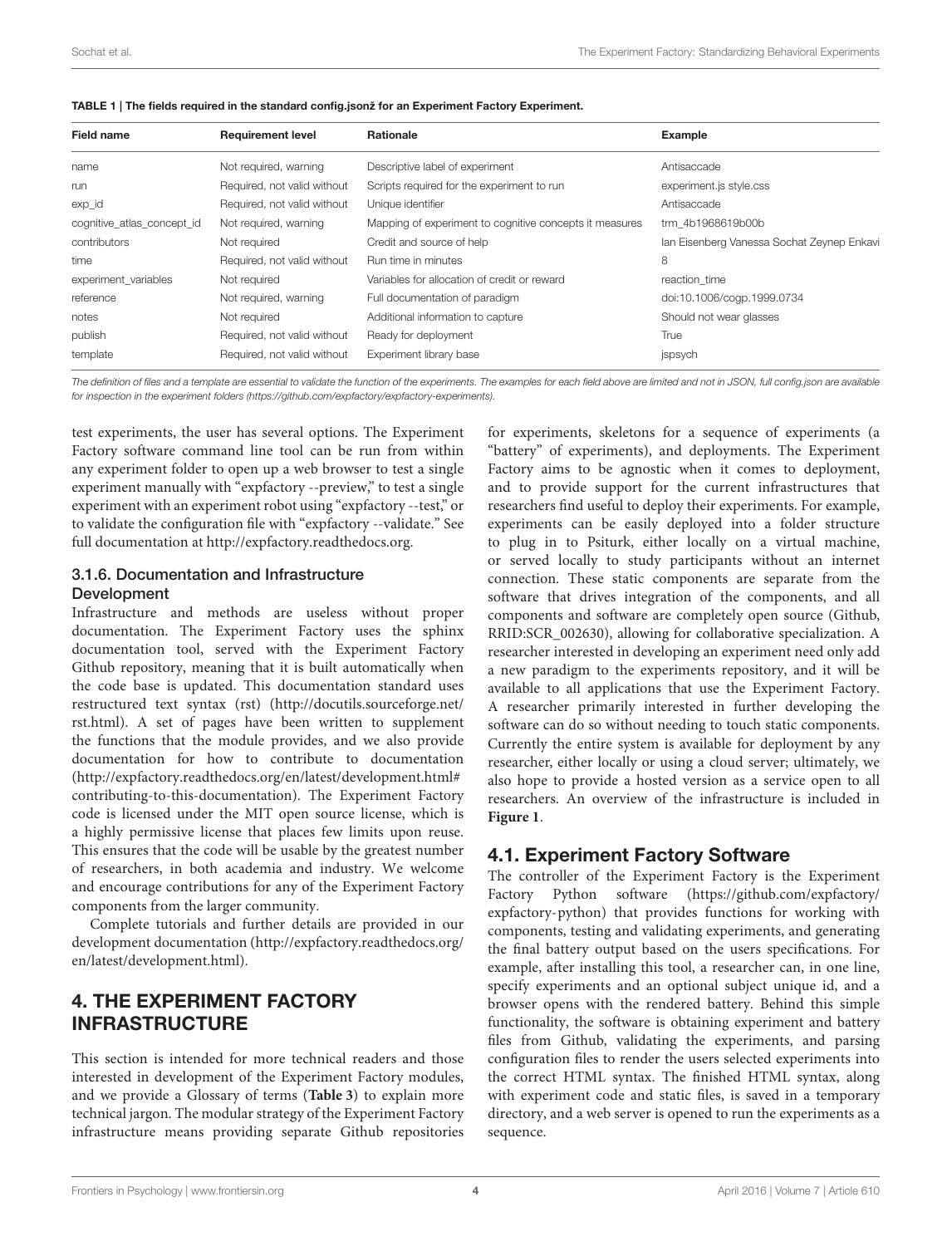

<span id="page-4-0"></span>The tool is also useful to developers in that any function in the software can be used in an external application. By way of being a Python Flask application (see **[Table 3](#page-6-0)** for Term Glossary), running the executable also provides a RESTful API to serve experiment meta-data, which can be deployed in a local or cloud server environment. The application is easily installed with a package manager [\(https://pypi.python.org/pypi/expfactory\)](https://pypi.python.org/pypi/expfactory), and developers can collaborate on this software to develop additional functions for use with the entire family of Experiment Factory components.

# 4.2. Experiment Factory Experiments and Surveys

The Experiment Factory Experiments [\(https://github.com/](https://github.com/expfactory/expfactory-experiments) [expfactory/expfactory-experiments\)](https://github.com/expfactory/expfactory-experiments) and Surveys [\(https://](https://github.com/expfactory/expfactory-surveys) [github.com/expfactory/expfactory-surveys\)](https://github.com/expfactory/expfactory-surveys) are the core of the infrastructure: at the time of this publication there are more than 80 coded experiments and surveys available for deployment. Each experiment is a single folder in the expfactory-experiments Github repository that contains a data structure (config.json) file with a standard set of keyvalue relationships that provide

meta-data on the experiment, and allow for its deployment. **[Table 1](#page-3-0)** provides an overview of fields, requirements, and examples, each of which is checked before an experiment is considered valid. For example, the definition of files necessary to run the experiment is essential for the expfactory-python tool to validate and deploy the experiments, and the definition of variables makes them available to the higher level applications. Each experiment is given a unique identifier, the "exp id" variable, that coincides with the folder name in the Github repository. The boolean field "publish" makes it possible to quickly disable deployment of a particular experiment, and the fields "reference," and "contributors" are important to allocate credit to developers. Finally, fields related to the Cognitive Atlas [\(Poldrack et al., 2011\)](#page-8-14) allow for a common place to document details and references for the experiment, and define an experimental paradigm in an ontology that makes assertions about the cognitive concepts measured by the task. This means that a comparison can be made between tasks with regard to the processes or phenomena that are measured (e.g., finding all tasks that are thought to measure the construct of "response inhibition"). The "template" field specifies the library (e.g., JavaScript functions) that the experiment is coded in, such that the deployment template will be customized for the library. Although the initial release includes experiments coded using jsPsych, a Javascript library that simplifies experiment creation, the modular framework and specification of this template means that the infrastructure is ready to be extended to any web-based technology. This is extremely important to allow for development of experiments using the most up-to-date webbased technologies. Similar to experiments, each survey is a single folder in the expfactory-surveys Github repository. Surveys are fully specified by two files: a data structure (config.json) file identical to the one used for experiments and a TSV (survey.tsv) file which specifies the questions, responses and scoring of the survey.

# 4.3. Experiment Factory Battery

The Experiment Factory Battery [\(https://github.com/expfactory/](https://github.com/expfactory/expfactory-battery) [expfactory-battery\)](https://github.com/expfactory/expfactory-battery) is a simple skeleton into which Experiment Factory experiments can be deployed as a cohesive set of experiments, called a "battery." The battery comes with a set of standard JavaScript and stylesheets common across the templates (e.g., jsPsych), meaning that code that is consistently re-used across paradigms can be added to this repository. The design of the battery allows immediate deployment to multiple infrastructures, including Psiturk (locally or via a virtual machine), to a local machine to run on the fly, or a Django [\(RRID:SCR\\_012855\)](https://scicrunch.org/resolver/RRID:SCR_012855) application that can be served locally or on a server (expfactory-docker). This Django application drives the [\(www.expfactory.org\)](www.expfactory.org) interface.

# 4.4. Experiment Factory Docker

One of the main goals of the Experiment Factory is to provide an ability to deploy experiments and collect data without any knowledge of programming, databases, or a command line. Under this requirement, download of a command line application is one step too many, and for this reason we developed a container-based application running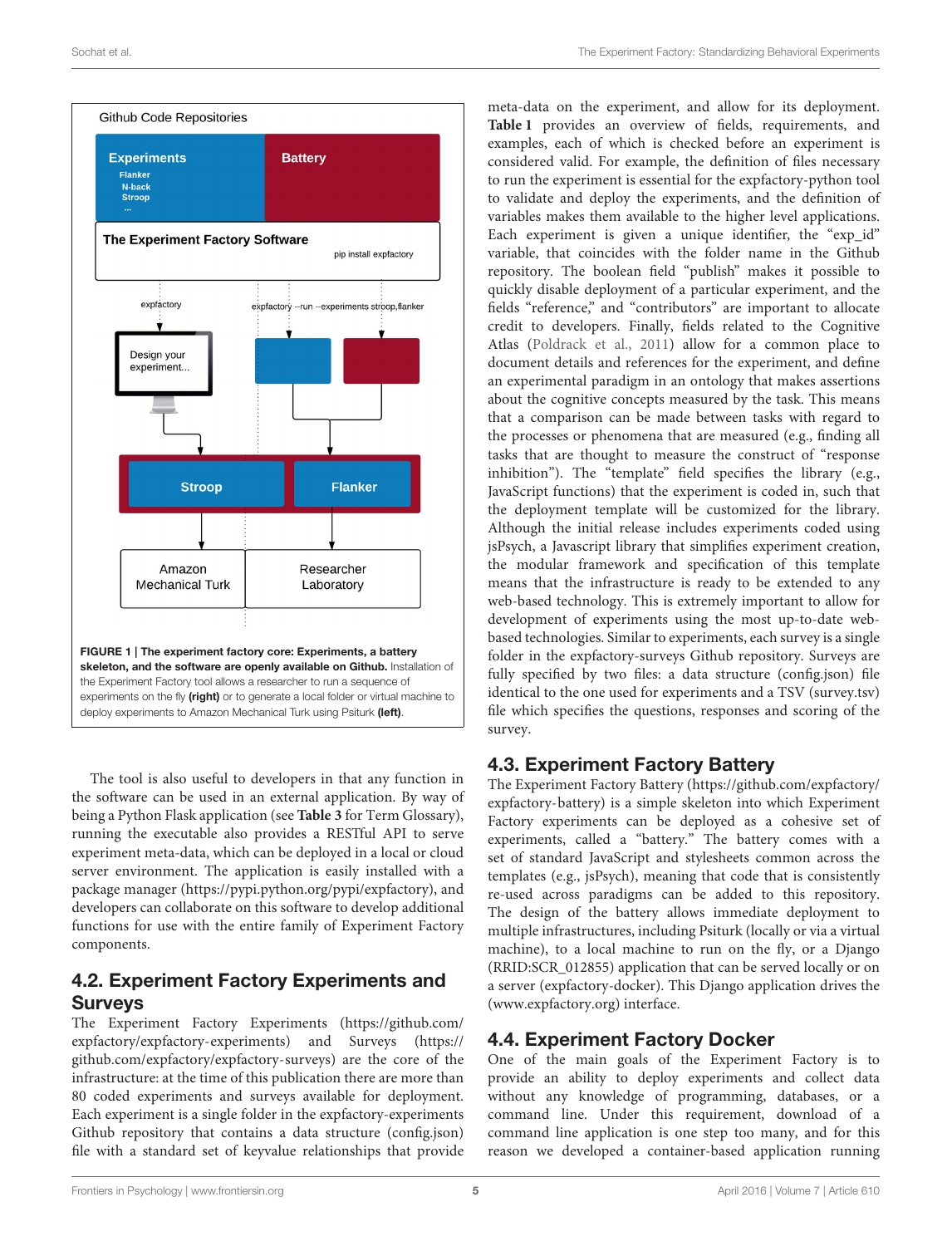at expfactory.org. The Experiment Factory Docker is a set of containers that serve a Django application that can be run locally or on a server to provide a login interface for labs to run experiments locally, or from the cloud. The application supports both http and https (secure connections). The application is also configured to deploy experiments to Amazon Mechanical Turk. The ease of deployment is thanks to Docker, an emerging container-based architecture that allows for development and deployment of applications in Linux containers [\(http://www.docker.com\)](http://www.docker.com). Docker Compose [\(http://docs.docker.com/compose\)](http://docs.docker.com/compose) is a controller for running multi-container applications such as the Experiment Factory, which uses separate containers for a nginx web server (nginxproxy), a postgresql database (postgres), a Celery job manager worker to run time-intensive jobs (worker), a database for the jobs (redis), and the core application (expfactory), and protocol (uwsgi) for serving the application. An overview of these containers, along with the images on the Docker Hub, are provided in **[Table 2](#page-5-0)** and **[Figure 2](#page-5-1)**, and a summary of terms are provided in a glossary (**[Table 3](#page-6-0)**). For a more secure deployment (e.g., expfactory.org), it is recommended to link the application to a separate database with an encrypted connection over running the postgres container on the same server. Django [\(https://www.djangoproject.com/\)](https://www.djangoproject.com/) is a Python-based framework that comes with a strong user base, well-developed plugins for authentication, security, and a backend database, and if desired, the Django application could be run independently from Docker.

# 4.5. Experiment Factory VM

Deployment of a battery to a virtual machine, whether locally or to the cloud, is made possible by the expfactory-vm repository. This repository contains Vagrantfiles that can be used with the Vagrant software [\(http://www.vagrantup.com\)](http://www.vagrantup.com) to run a local Virtual Machine, or one deployed via Amazon Web Services. The files can be used "as is" to deploy a battery with all experiments, or generated through the expfactorypython executable to allow a user to define a custom set of experiments.

# 5. DESIGN AND IMPLEMENTATION **CHOICES**

# 5.1. Modular Framework for Open Science

The choice to use Github, and to separate the Experiment Factory into its underlying components (experiments, battery, docker, documentation, and vm) was a specific choice to allow specialization and collaboration in development. Github offers version control, management of code, and collaboration between teams, along with features such as reporting issues, discussing changes, and managing documentation. All versions of code are archived, and multiple features can be worked on simultaneously by any researcher with an internet connection. Github also provides Continuous Integration, or automatic testing of code, both for the experiments and expfactory-python, discussed next.

# 5.2. Software Testing for the Experiment Factory

An essential component of software development is continuous testing of all functions whenever changes are made to the software in the case that a change breaks an essential

<span id="page-5-0"></span>

| TABLE 2   Docker Containers utilized in expfactory-docker to run the |
|----------------------------------------------------------------------|
| www.expfactory.org.                                                  |

| <b>Container name</b>     | <b>Purpose</b>                                                       | Image      |
|---------------------------|----------------------------------------------------------------------|------------|
| expfactorydocker uwsgi 1  | Django application, and<br>uwsgi protocol for serving it             | expfactory |
| expfactorydocker db 1     | Postgresgl database for<br>Django application<br>and storing results | postgres   |
| expfactorydocker nginx 1  | "Engine X" web server                                                | nginx      |
| expfactorydocker worker 1 | Celery worker for running tasks                                      | expfactory |
| expfactory redis 1        | Redis database for tasks, serialized<br>as JSON                      | redis      |

The container images are downloaded from the Docker hub. The container image "expfactory" corresponds to the expfactory-docker repository, and is built automatically from this source. For a more substantial deployment, the database can be external to the instance (e.g., Amazon RDS) with an encrypted connection.

<span id="page-5-1"></span>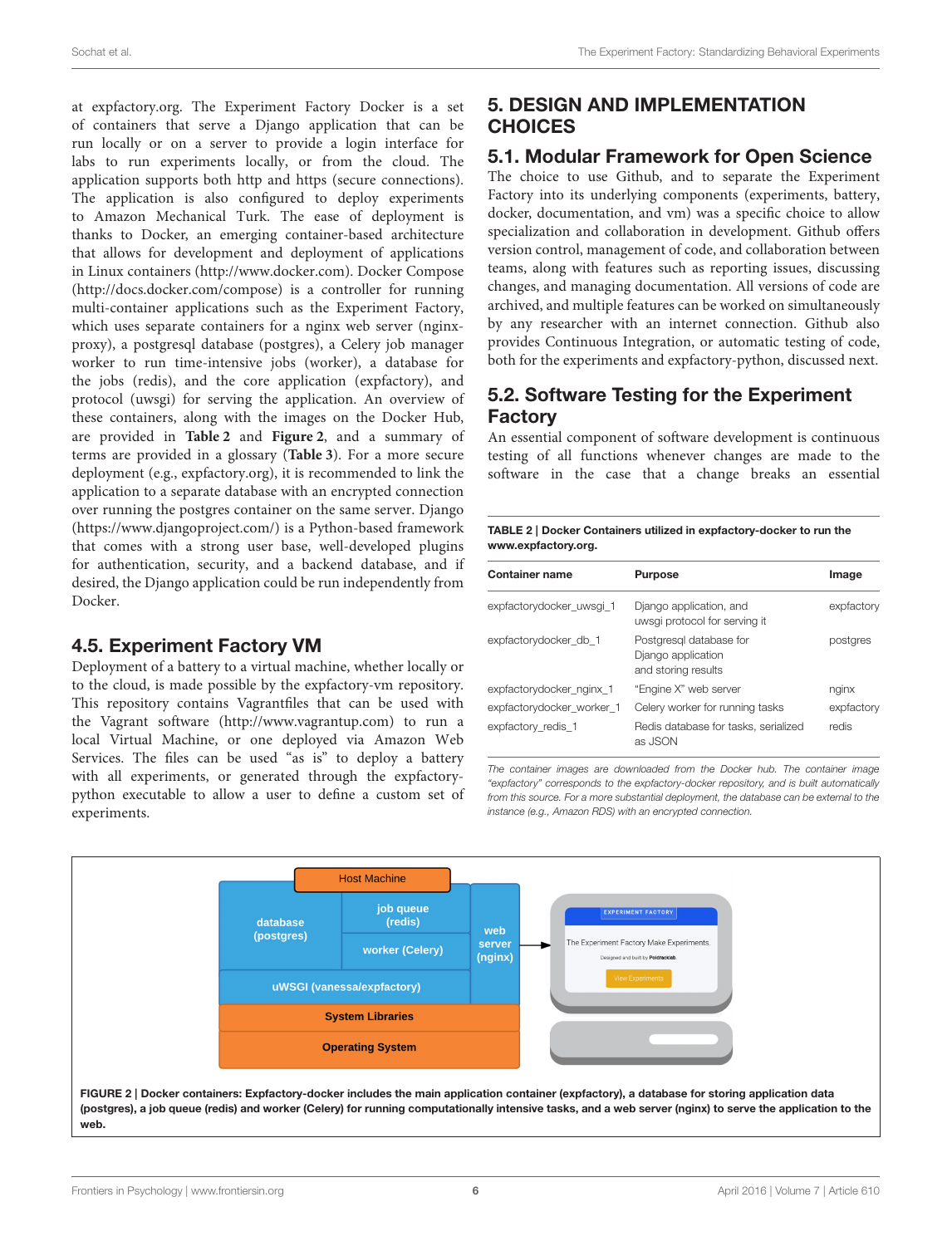#### <span id="page-6-0"></span>TABLE 3 | Glossary of terms for technical jargon, software, and tool references.

| Term                              | <b>Definition</b>                                                                                                                                                                                                  |  |  |  |
|-----------------------------------|--------------------------------------------------------------------------------------------------------------------------------------------------------------------------------------------------------------------|--|--|--|
| Amazon Mechanical<br>Turk (MTurk) | A platform provided by Amazon Web Services to allow<br>individuals (Requesters) to deploy "human intelligence<br>tasks," or computer-based tasks that are difficult for<br>computers, for other people to complete |  |  |  |
| Battery                           | A set of experimental paradigms presented in sequence<br>to a study participant                                                                                                                                    |  |  |  |
| Celery                            | A distributed task queue to allow for scheduling of<br>function executions on a server                                                                                                                             |  |  |  |
| Continuous<br>Integration         | The continuous testing of functions in code whenever a<br>change is made to ensure functionality does not break<br>with changes                                                                                    |  |  |  |
| Cognitive Atlas                   | A collaborative knowledge base of ideas (e.g., cognitive<br>concepts and experimental paradigms) in cognitive<br>science                                                                                           |  |  |  |
| Docker                            | A container-based infrastructure to package an entire<br>software environment (code, system libraries, files) for<br>consistent deployment on different computers                                                  |  |  |  |
| Docker Compose                    | A tool for specification of how different Docker<br>containers work together to build an application with<br>multiple containers                                                                                   |  |  |  |
| Django                            | A Python-based web framework that makes it easy to<br>extend Python-based functions into the web browser                                                                                                           |  |  |  |
| Flask                             | A Python-based micro-framework with less stringent<br>requirements than Django to extend Python-based<br>functions into a web browser                                                                              |  |  |  |
| jshint                            | A code analysis tool to check static (not running)<br>JavaScript code for common errors                                                                                                                            |  |  |  |
| jsPsych                           | A JavaScript library for creating and running behavioral<br>experiments                                                                                                                                            |  |  |  |
| Psiturk                           | A Flask application to deploy web-based experiments to<br>Amazon Mechanical Turk                                                                                                                                   |  |  |  |
| Selenium                          | A tool to allow for programmatic control of web browsers                                                                                                                                                           |  |  |  |
| Sphinx                            | A documentation generation language for Python                                                                                                                                                                     |  |  |  |
| Redis                             | An open source data structure store that can easily<br>handle storage of different data structures for use with<br>other applications                                                                              |  |  |  |
| uWSGI                             | A tool to easily deploy web applications, including load<br>balancing, process and task management, and<br>monitoring                                                                                              |  |  |  |

functionality. This task, called Continuous Integration, can be done automatically when new changes are proposed to code on Github with services like CircleCI [\(https://circleci.com/\)](https://circleci.com/) and Travis [\(https://travis-ci.com/\)](https://travis-ci.com/). The base software to run the Experiment Factory (expfactory-python) is consistently tested in this fashion, however a significant challenge in the development of this infrastructure was ensuring functionality of the experiments themselves. An error in an experiment at run-time would end a battery, and must be avoided at all costs. Toward this goal, the Experiment Factory has several strategies for testing experiment code in a Continuous Integration environment. First, testing of experiments includes using jshint, a JavaScript quality tool, to parse experiment code files for static errors. The validation of experiments config.json data structures also occurs in the Continuous Integration environment, as does testing the experiments at run-time. This is made possible by using an automated web browser, selenium [\(http://www.seleniumhq.org\)](http://www.seleniumhq.org), controlled by python functions from expfactory-python that respond to the stimuli, akin to running an experiment robot. When experiments are modified, the experiment robot is run over these changed experiments to ensure no run-time errors, triggering an error to fail the Continuous Integration tests if any errors are found. During this process, developers can discuss changes and issues using the standard forums for reporting issues and discussing development that are provided by Github. This collaborative coding environment has been an essential component for our group to develop, pilot, and discuss the application. Using version control was an essential factor for the Experiment Factory to follow the vision of reproducible science.

# 5.3. The Cognitive Atlas

The Cognitive Atlas [\(Poldrack et al., 2011\)](#page-8-14) is an ontology that represents current knowledge about cognitive science. Integration of standard terms to describe the tasks, and consequently, the cognitive concepts that are measured by them, allows for researchers to map all experiments into a common space, and use a common language to describe the behavior and phenomena that are being measured. This means that, for example, a researcher can quickly find experiments that are asserted to measure "risk seeking," and such a feature is not only important for definition of these experiments, but also for meta-analysis and reproducible science. The expfactory.github.io experiment portal, along with documentation and testing of experiments, offers a view to browse experiments based on the cognitive concepts that are measured, as defined in the Cognitive Atlas. Mapping experiments to the Cognitive Atlas and making assertions about the cognitive concepts measured by the experiments is powerful in that it allows researchers to select paradigms based on the specific cognitive functions that they are thought to measure.

# 6. DISCUSSION

We have developed the Experiment Factory with a vision of open, collaborative science. The modular application is flexible to be used by both developers and researchers without development experience, and structured so that experiments must follow guidelines that will make them extendable to multiple frameworks. We have integrated the Cognitive Atlas as a way to provide structure in making assertions about what the experiments measure — any experiment tagged with a unique identifier in the Cognitive Atlas can immediately be compared to other experiments on the level of the cognitive concepts. While we are optimistic about our approach, there are several limitations.

#### 6.1. Limitations 6.1.1. Software Versioning

A key challenge with any kind of deployment of this nature is software versioning. For example, the current experiments and battery are up to date with the most recent version of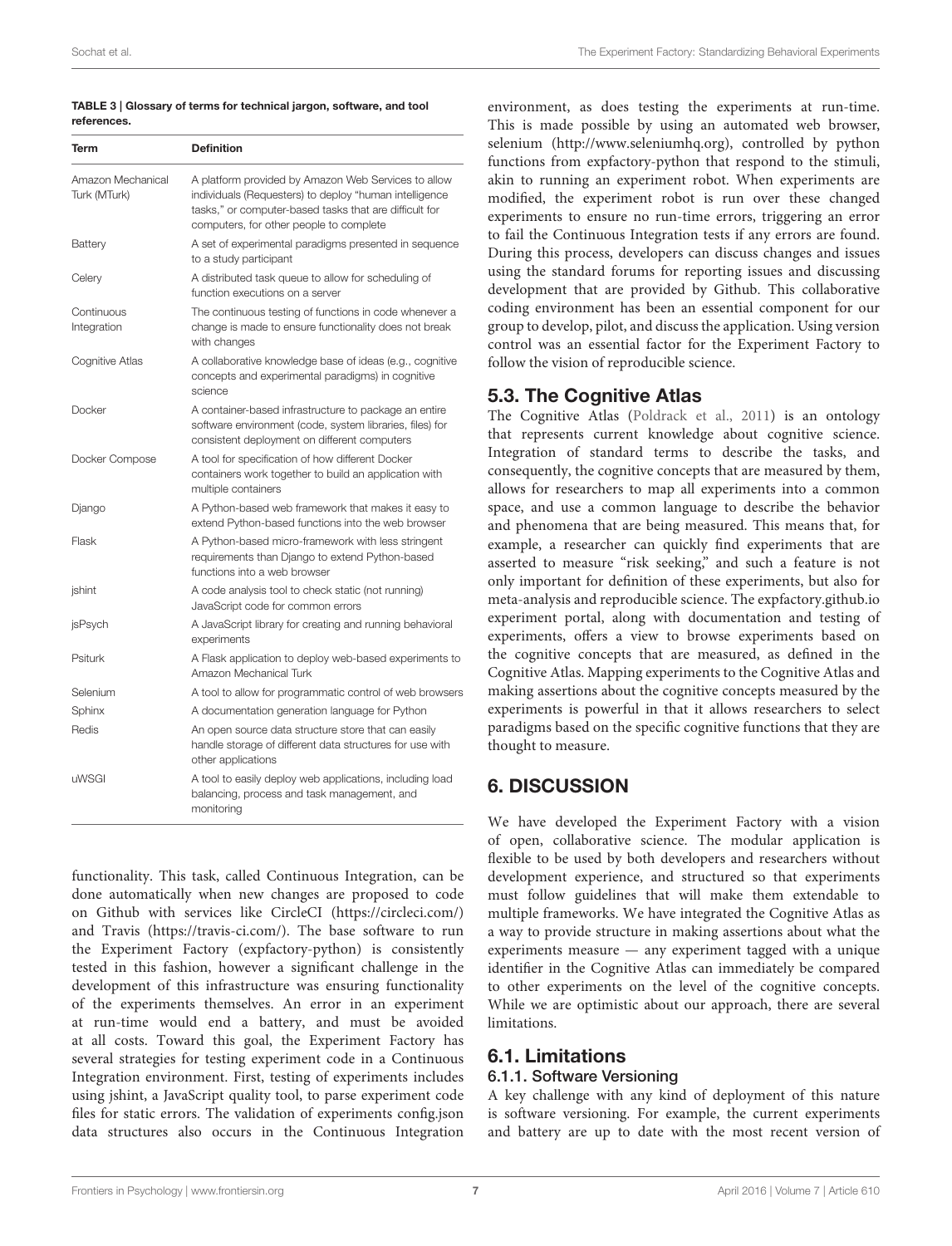the JsPsych library, and upgrading this software would require developers to update current experiments. Thus, a standard in software development is to instill that care is taken to make available different versions of the software to support legacy implementations. Significant new releases of dependencies can be integrated when the developer community decides they are needed, and these same developers take responsibility for ensuring proper function of components. This is the rationale for Continuous Integration to run tests of the function of software, which has been implemented and provided by way of CircleCI [\(www.circleci.com\)](www.circleci.com) integration with Github.

### 6.1.2. Ontology Development

The Cognitive Atlas may not contain every experimental paradigm that would be desired, and so it might be required for a researcher to add a new experiment, extend documentation on an already defined experiment, or better develop the assertions about the cognitive concepts that the task measures. Ontology development is an ongoing process.

#### 6.1.3. Operating Systems and Browsers Supported

We have tested the experiments fully on Chrome and Firefox browsers running on Linux and Mac OS systems. While we plan to develop a desktop application that will have cross platform support (i.e., including Windows), this desktop application is not yet available. In the meantime we encourage users to use the tools on Linux and Mac OS, in Chrome or Firefox, and to use a virtual machine for support on Windows systems.

#### 6.1.4. Community Contributions

A significant challenge with the release of any new technology is adoption by the community. While we cannot ensure that researchers will be motivated to contribute new experiments, we are optimistic that The Experiment Factory will be well utilized. We have built the Experiment Factory from the ground up for ease and accessibility for both users and developers. Additionally, several groups have started using our software, contributing experiments, or expressing interest prior to any efforts to publicize the work.

A second point of concern is the quality of the implementations. We have developed the initial experiment set based on careful reading of published paradigms in the literature, along with significant feedback both from other groups of researchers and pilot studies. While a complete review of proper experimental design (e.g., [MacWhinney et al., 2001\)](#page-8-12) is outside of the scope of this technical paper, we have provided equivalent "best practices" for the development of a new paradigm to our documentation, and are optimistic that having an open source framework will ensure many eyes pass over the experiments, minimizing errors in implementations.

### 6.1.5. Future Development

The goal of the team of developers behind the Experiment Factory is to keep the set of tools and experiments modern. We believe that the same technology available and used in industry should be extended to researchers, and for this reason have chosen our current approach that uses modern technologies such as Docker, Amazon Mechanical Turk, and Amazon Web Services. Coinciding with this goal, we see a potential opportunity to deploy experiments via social networks such as Facebook, and have plans to develop this ability. We also see great potential in the development of experiments beyond the jsPsych framework, and have plans to do this. Currently we are developing a "games" extension to develop and deploy fun, interactive paradigms. Given the open nature of this work, we encourage and invite all researchers to join in the development of experiments, battery template, and deployment infrastructures.

# 7. CONCLUSION

The Experiment Factory is a modular infrastructure that applies a collaborative, open source framework to the development and deployment of psychology experiments. We are pleased to offer this as a resource for the larger community, and excited to further the development toward the needs of our users toward a vision of reproducible science.

# AUTHOR CONTRIBUTIONS

The Experiment Factory was conceived by authors VS and IE. The infrastructure idea was originated by VS with later contributions from IE. Experiments were developed by authors IE, AE, JL and tested by authors PB, IE, JL, and AE with contributions to the design from author VS. The Experiment Factory Battery skeleton was generated by authors IE and VS with minor extensions by AE. The Experiment Factory code base (python,vm,docker,surveys) was implemented by author VS. Manuscript textual content was prepared by authors VS, IE, and RP, with substantial feedback from PB and AE. Figures and manuscript formatting were produced by author VS. All authors approved of the final manuscript and are accountable for all aspects of the work.

# FUNDING

This work was supported by the National Institutes of Health (NIH) Science of Behavior Change Common Fund Program through an award administered by the National Institute for Drug Abuse (UH2DA041713). VS is supported by a William R. Hewlett Stanford Graduate Fellowship and a National Science Foundation Fellowship. PB was supported by the National Institute of Drug Abuse of the National Institutes of Health under award number F32 DA041773.

# ACKNOWLEDGMENTS

We would like to thank the entire Poldrack Lab for significant feedback on the Experiment Factory during development, Josh de Leeuw for jsPsych, and Mary Ann Green and Sun Jung Kim for testing of experiments.